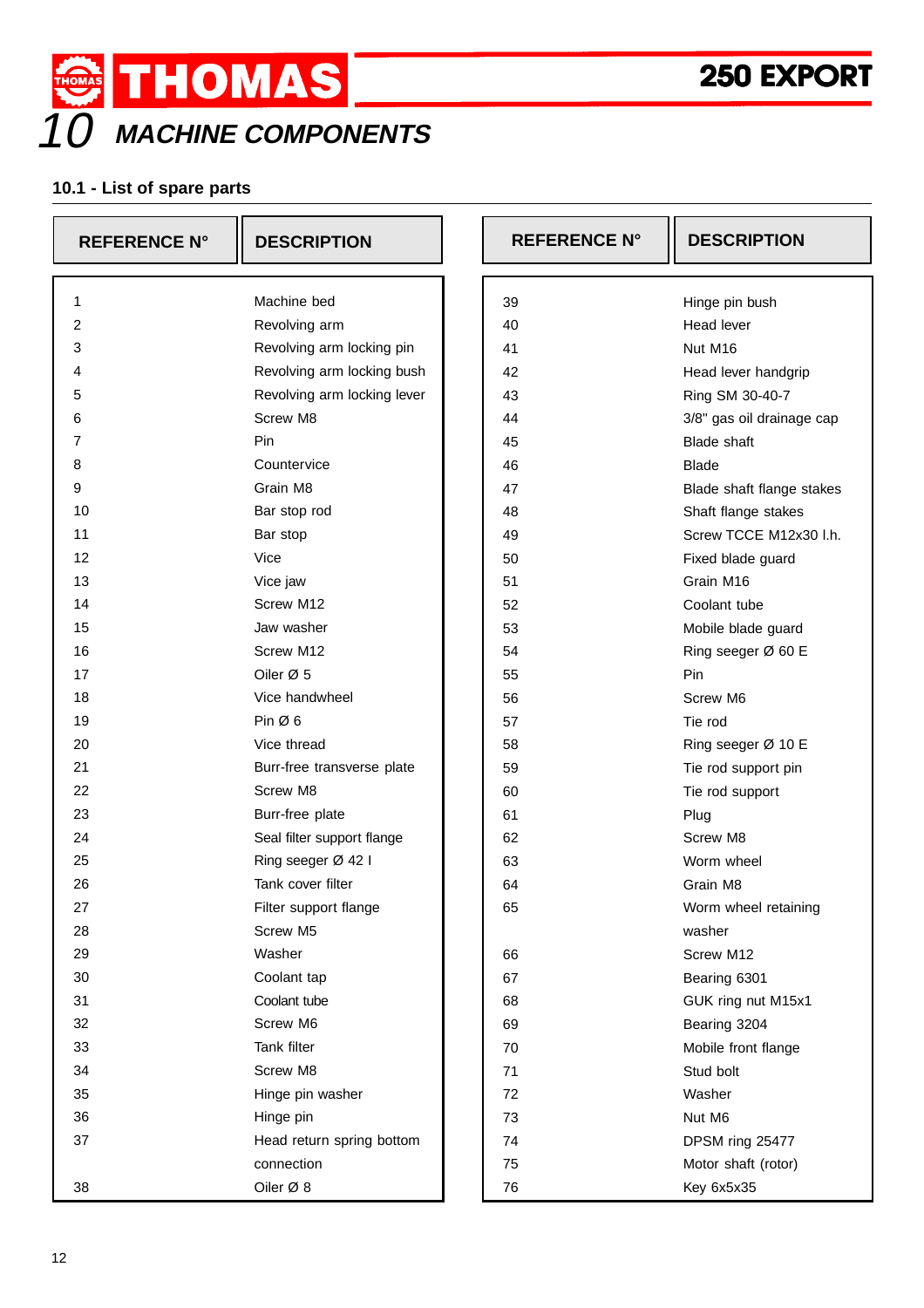

## **250 EXPOR 250 EXPORT**

| <b>REFERENCE N°</b> | <b>DESCRIPTION</b>       | <b>REFERENCE N°</b>    | <b>DESCRIPTION</b>    |
|---------------------|--------------------------|------------------------|-----------------------|
|                     |                          |                        |                       |
| 77                  | Motor housing and stator | <b>QUICK LOCK VICE</b> |                       |
| 78                  |                          |                        |                       |
| 79                  | Head return spring       | 111                    | Countervice           |
| 80                  |                          | 112                    | Quick lock vice       |
| 81                  |                          | 113                    | Jaw washer            |
| 82                  | Head                     | 114                    | Screw M12             |
| 83                  | Motor rear flange        | 115                    | Vice jaws             |
| 84                  | Fan                      | 116                    | Screw M12             |
| 85                  | Bearing 609 2Z           | 117                    | Quick lock vice leve  |
| 86                  | Fan cover                | 118                    | Quick lock vice leve  |
| 87                  | Ring seeger Ø 9E         | 119                    | Bearing 51106         |
| 88                  | Pump connection box      | 120                    | Quick lock vice leve  |
| 89                  | Screw M6                 | 121                    | Plug Ø 6              |
| 90                  | Coolant pump             | 122                    | Vice closing handwl   |
| 91                  | Screw M6                 | 123                    | Screw M8              |
| 92                  | Oil level-drain plug     | 124                    | Washer                |
| 93                  | Worm screw               | 125                    | Quick lock vice sprir |
| 94                  | Head gasket              | 126                    | Quick lock vice threa |
| 95                  | Bearing 6205 2ZR         | 127                    | Anti-burr transverse  |
| 96                  | Spring top connection    | 128                    | Anti-burr plate       |
| 97                  | Washer                   | 129                    | Screw M8              |
| 98                  | Screw M8                 |                        |                       |
| 99                  | Grain M6                 |                        |                       |
| 100                 | Ring seeger Ø 25E        |                        |                       |
| 101                 | Ring seeger Ø 471        |                        |                       |
| 102                 | Worm spacer              |                        |                       |
| 103                 | Screw M10                |                        |                       |
| 104                 | Bar stop                 |                        |                       |
|                     |                          |                        |                       |
|                     |                          |                        |                       |
|                     |                          |                        |                       |
|                     |                          |                        |                       |
|                     |                          |                        |                       |
|                     |                          |                        |                       |
|                     |                          |                        |                       |
|                     |                          |                        |                       |
|                     |                          |                        |                       |
|                     |                          |                        |                       |

| QUICK LOCK VICE |                              |
|-----------------|------------------------------|
| 111             | Countervice                  |
| 112             | Quick lock vice              |
| 113             | Jaw washer                   |
| 114             | Screw M12                    |
| 115             | Vice jaws                    |
| 116             | Screw M <sub>12</sub>        |
| 117             | Quick lock vice lever bush   |
| 118             | Quick lock vice lever        |
| 119             | Bearing 51106                |
| 120             | Quick lock vice lever washer |
| 121             | Plug $\varnothing$ 6         |
| 122             | Vice closing handwheel       |
| 123             | Screw M8                     |
| 124             | Washer                       |
| 125             | Quick lock vice spring       |
| 126             | Quick lock vice thread       |
| 127             | Anti-burr transverse plate   |
| 128             | Anti-burr plate              |
| 129             | Screw M8                     |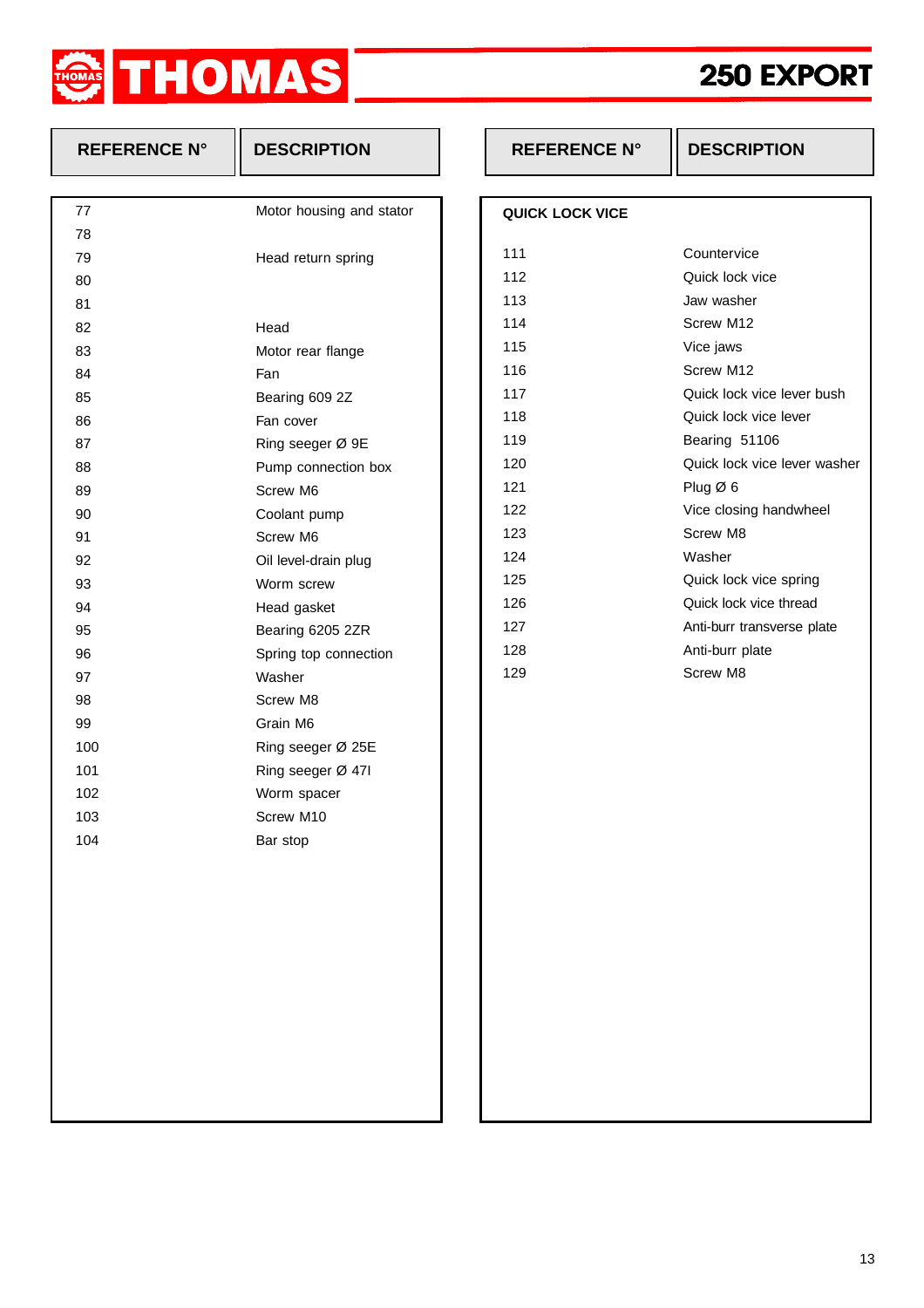

## **250 EXPOR 250 EXPORT**